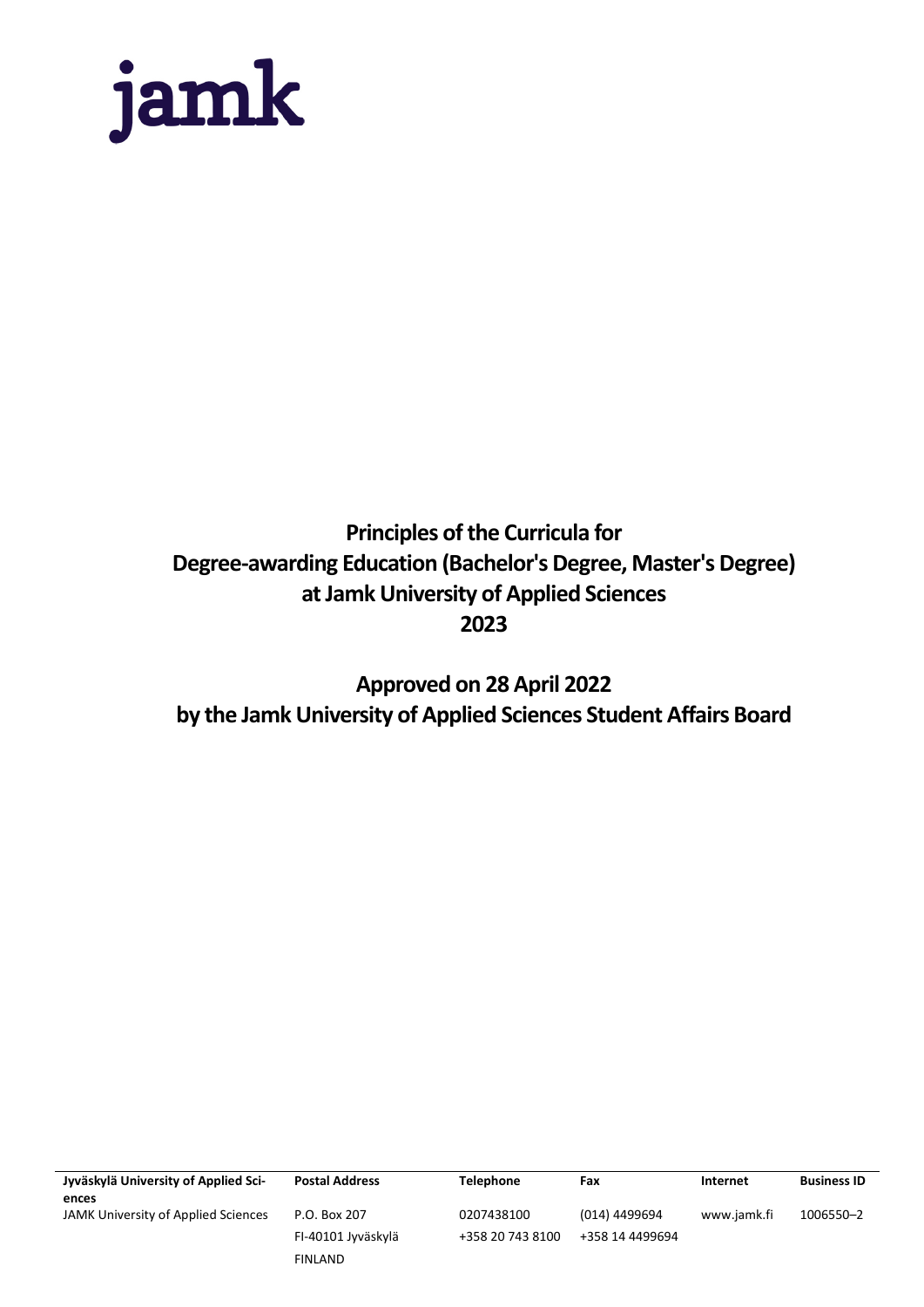

#### **Contents**

| $\mathbf{1}$   | Introduction                                                  | 3  |
|----------------|---------------------------------------------------------------|----|
| $\overline{2}$ | <b>Basics of curricular work</b>                              | 3  |
| 3              | Competence-based approach in the curricula                    | 4  |
|                | 3.1 Competence-based approach                                 | 4  |
|                | 3.2 Common competences of the degrees                         | 5  |
|                | 3.3 Core competence of the degree programme                   | 10 |
|                | 3.4 Complementary competence                                  | 10 |
| 4              | Modular structure of the curriculum                           | 11 |
| 5              | Common studies in the degree programmes                       | 12 |
| 6              | <b>Guidance and assessment</b>                                | 13 |
| 7              | Preparation of the curriculum                                 | 14 |
| <b>Links</b>   |                                                               | 14 |
|                | <b>Appendices</b>                                             | 16 |
|                | Appendix 1. Competence levels in the Qualification Frameworks | 16 |

# **Figures**

| Figure 1. Logical progression of learning outcomes to the assessment of competence |  |
|------------------------------------------------------------------------------------|--|
| Figure 2. Accumulation of competence                                               |  |

### **Tables**

Table 1. Common competences of bachelor's degrees (EQF/NQF 6) and master's degrees (EQF/NQF 7) (Arene's recommendation 2022) 7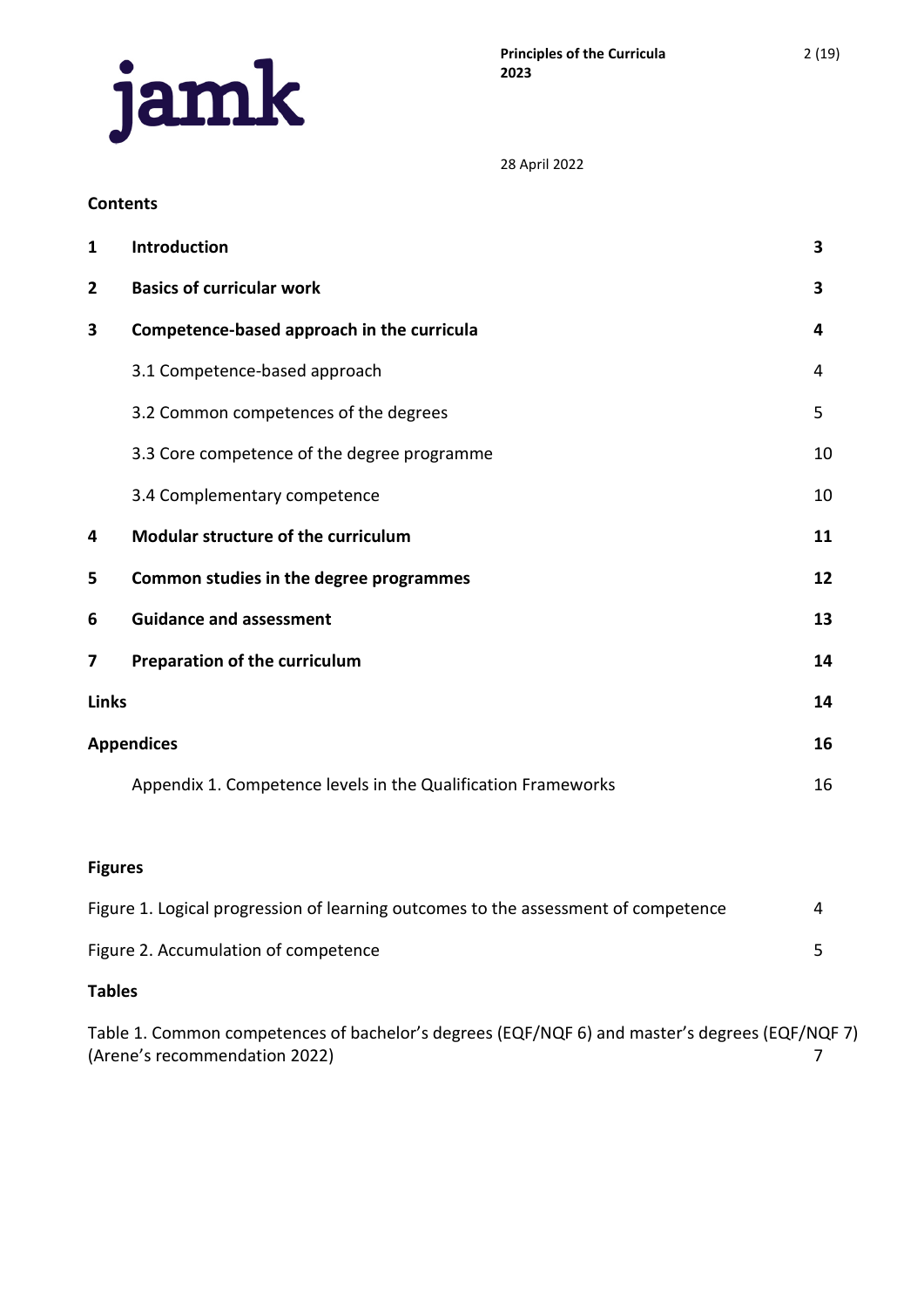

## <span id="page-2-0"></span>**1 Introduction**

The principles of the curricula 2023 apply to all degree programmes at Jamk University of Applied Sciences.

According to its vision, Jamk is a reinvented institute of higher education internationally recognised for reinventing education and developing competitiveness. Jamk's curricula and broad-based education contribute to implementing this vision. The reinvented institute of higher education is a digital, virtual, versatile and entrepreneurial international community that facilitates lifelong learning. Learning is based on a student-centred approach, learning ecosystems and the application of state-of-the-art technology. Learning is also diverse and work-related; it activates students and includes study modules smaller than degrees. The renewed university of applied sciences takes care of people's skills throughout their career and is a pioneer of continuous learning. (Jamk strategy 2020–2030.)

# <span id="page-2-1"></span>**2 Basics of curricular work**

The competence-based and modular curricula for degree-awarding education are based on the basic mission of education in accordance with the legislation on universities of applied sciences, the Bologna Declaration, the Government Programme as well as regional and national foresight information on competence needs.

According to the Universities of Applied Sciences Act, higher education provided at Jamk is based on the requirements of the world of work and its development and on the premises of academic research and academic and artistic education. The objective is to support the professional growth of students towards professional expert tasks (Section 4 of the Universities of Applied Sciences Act, 932/2014).

Jamk University of Applied Sciences applies both the competence level descriptors according to the European Qualification Framework (EQF) and the Act (93/2017) and Decree (120/2017) on the National Qualifications Framework (NQF). The corresponding EQF/NQF level to the competence of a bachelor's degree is 6 and of a master's degree 7. (Appendix 1). The curricula are described according to the European Credit Transfer and Accumulation System (ECTS).

The planning of education is based on the objectives set out in the contract between the Ministry of Education and Culture and Jamk University of Applied Sciences for 2021–2024 and the policies of the vision for the Finnish higher education and research in 2030. The objective is to further strengthen the education's ability to support employment and the renewal and accessibility of working life. The education is committed to Arene's (2019) programme for sustainable development and responsibility, the UN Sustainable Development Goals and the responsible conduct of research (TENK 2012). The education planning takes into account the possibilities of deepening cooperation among European higher education institutions (Strasbourg, 18 January 2022 COM (2022) 16 final; Policies to promote internationalisation in higher education and research 2017–2025). Furthermore, the education takes into account the policies concerning the accreditation of international degree programmes and the development of working life and the region, the Degree Regulations, and the quality system. The education is carried out according to the pedagogical and ethical principles and the principles of guidance confirmed by the Jamk University of Applied Sciences' Student Affairs Board.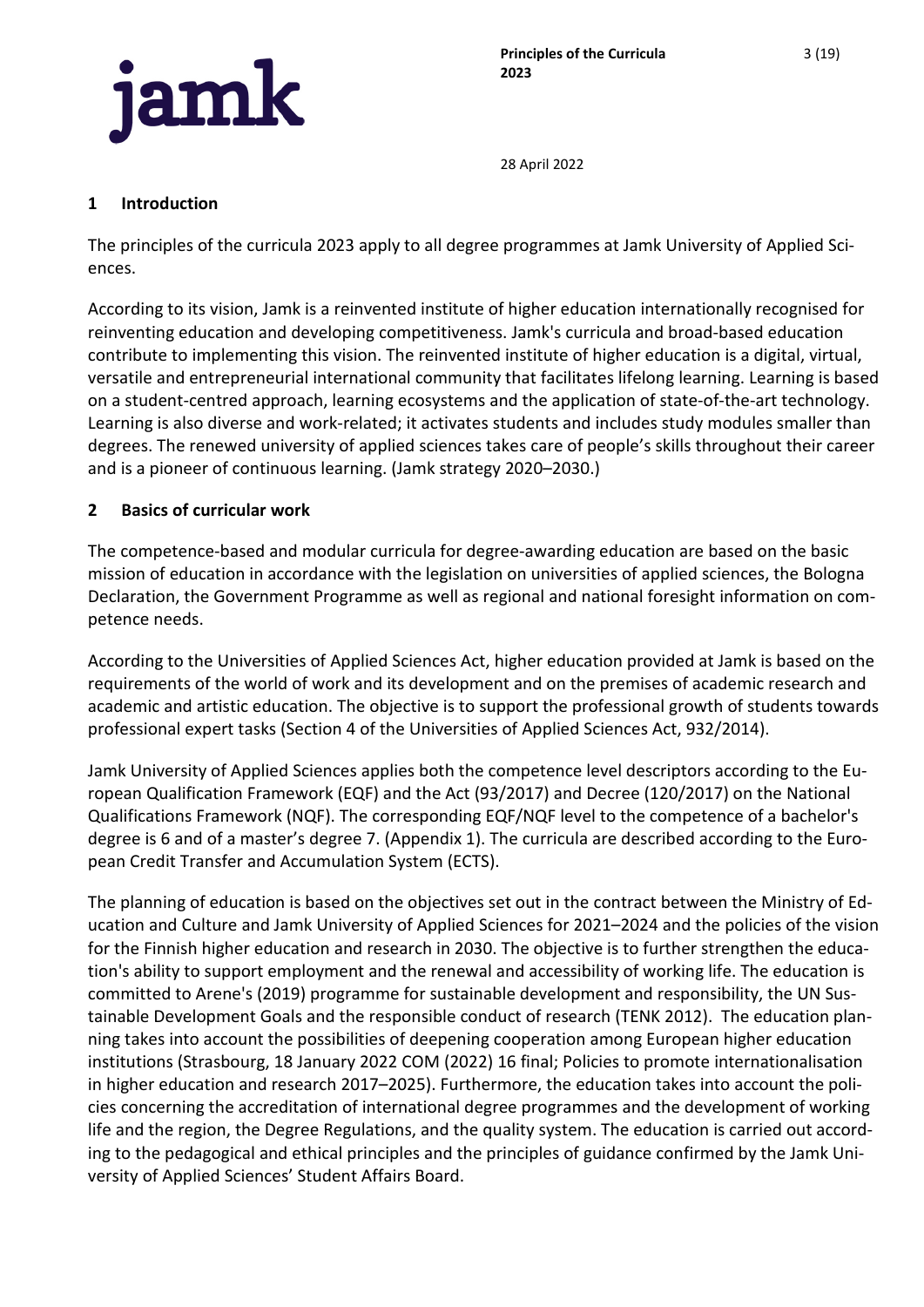

The curricula are internationally comparable, student-oriented and flexible, offering not only degreeawarding education but also opportunities for continuous learning and updating of one's competence.

The curricular work is carried out in collaboration with stakeholders, such as students, working life representatives, EduFutura partners, the Jyväskylä Educational Consortium Gradia and the University of Jyväskylä. The EduFutura cooperation enables versatile cross-institutional studies and flexible career paths for students, allowing them to utilise the studies offered by partner educational institutions as part of the personal learning plan (PLP). More extensive collaboration and cross-institutional studies between higher education institutions will be possible through studies offered by CampusOnline and, in the future, by Digivision 2030.

# <span id="page-3-0"></span>**3 Competence-based approach in the curricula**

# <span id="page-3-1"></span>**3.1 Competence-based approach**

Competence-based approach is the starting point for the curriculum. A competence-based curriculum supports the learning of the student. The student becomes aware of the competence required to become an expert. The common competences are described in the principles of the curriculum. The core competence achieved in the degree programme is in turn described in the curriculum of each respective degree programme. The education planning starts with the common competences of bachelor's degrees as well as the degree-specific expert core competences and defining them. In terms of degree programmes and competence modules, it is important to reach a consensus on the definition of competence, so that everyone included in the curricular work has a common view of the objectives and development of competence that are pursued through the curriculum and its practical implementation.

Competence refers to a broader combination of knowledge, skills and attitudes of an individual. The degree programme-specific competences describe the expert core competence that make up the student's professional expertise and the core of the degree. The core competence of the degree programme expands and deepens with complementary competence provided by elective studies.

The learning outcomes of the degree programme, study modules and courses are described as the intended learning outcomes. They describe what kind of knowledge, skills and attitudes the student will gain from completing the degree – what the student will know, understand and be able to do as a result of the learning process. In the competence-based curriculum, the planning of learning begins with the description of the degree and the learning outcomes, as illustrated in Figure 1. Next, the learning outcomes of the study modules and courses are described. The learning outcomes, the learning methods and environments and the assessment of competence are in line and mutually supportive. (Figure 1.)



Figure 1. Logical progression of learning outcomes to the assessment of competence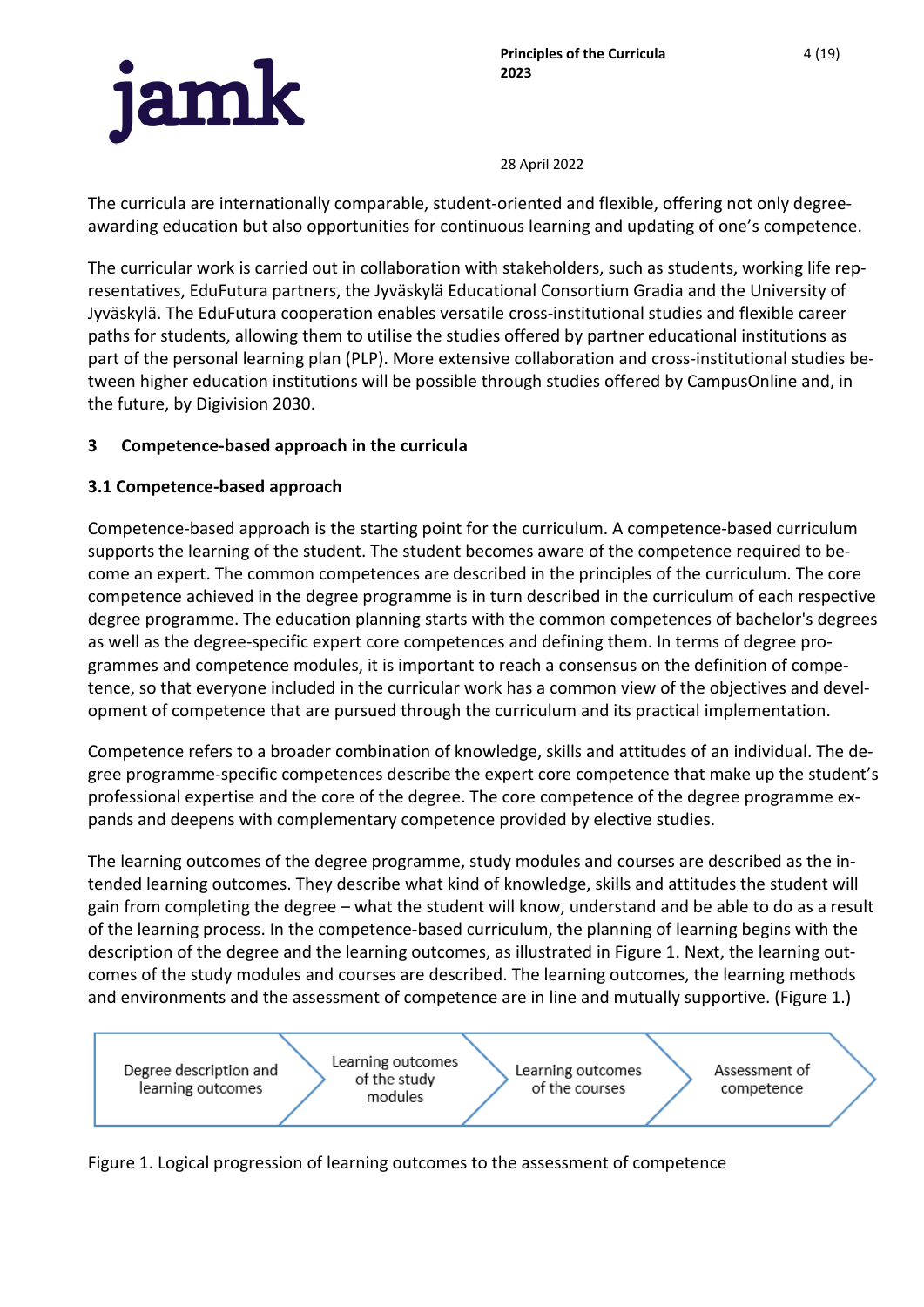Figure 1 in text: First, the degree description and learning outcomes are drawn up. Next, the learning outcomes of the study modules are written, after which the study module is divided into courses and their learning outcomes are described. The assessment of competence is in line with the learning outcomes of the courses.

As the studies progress, competence is accumulated so that the learning outcomes set for the degree programme are achieved upon graduation, both in terms of the common competence and the degreespecific, expert core competence (Figure 2).



Figure 2. Accumulation of competence

Figure 2. Alternate text: As the studies progress, competence is accumulated in terms of both the common competence and the degree-specific, expert core competence. Upon graduation, the degree student achieves the learning outcomes set for the degree programme.

# <span id="page-4-0"></span>**3.2 Common competences of the degrees**

Jamk is committed to complying with Arene's (2022) recommendation on the shared competences of university of applied science degrees. These are described in Table 1 as common competences (in bachelor's and master's degrees), and they are achieved by every student who completes the degree. (Arene's recommendation on the shared competences of universities of applied sciences 2022, see the Links section.)

The common competences lay the foundation for higher education, operating in working life, collaboration and developing expertise. All studies in the bachelor's and master's degree programmes at Jamk University of Applied Sciences enable students to achieve these common competences.

The common competences of the degrees are (see Table 1):

- 1. Learning to learn
- 2. Operating in a workplace
- 3. Ethics
- 4. Sustainable development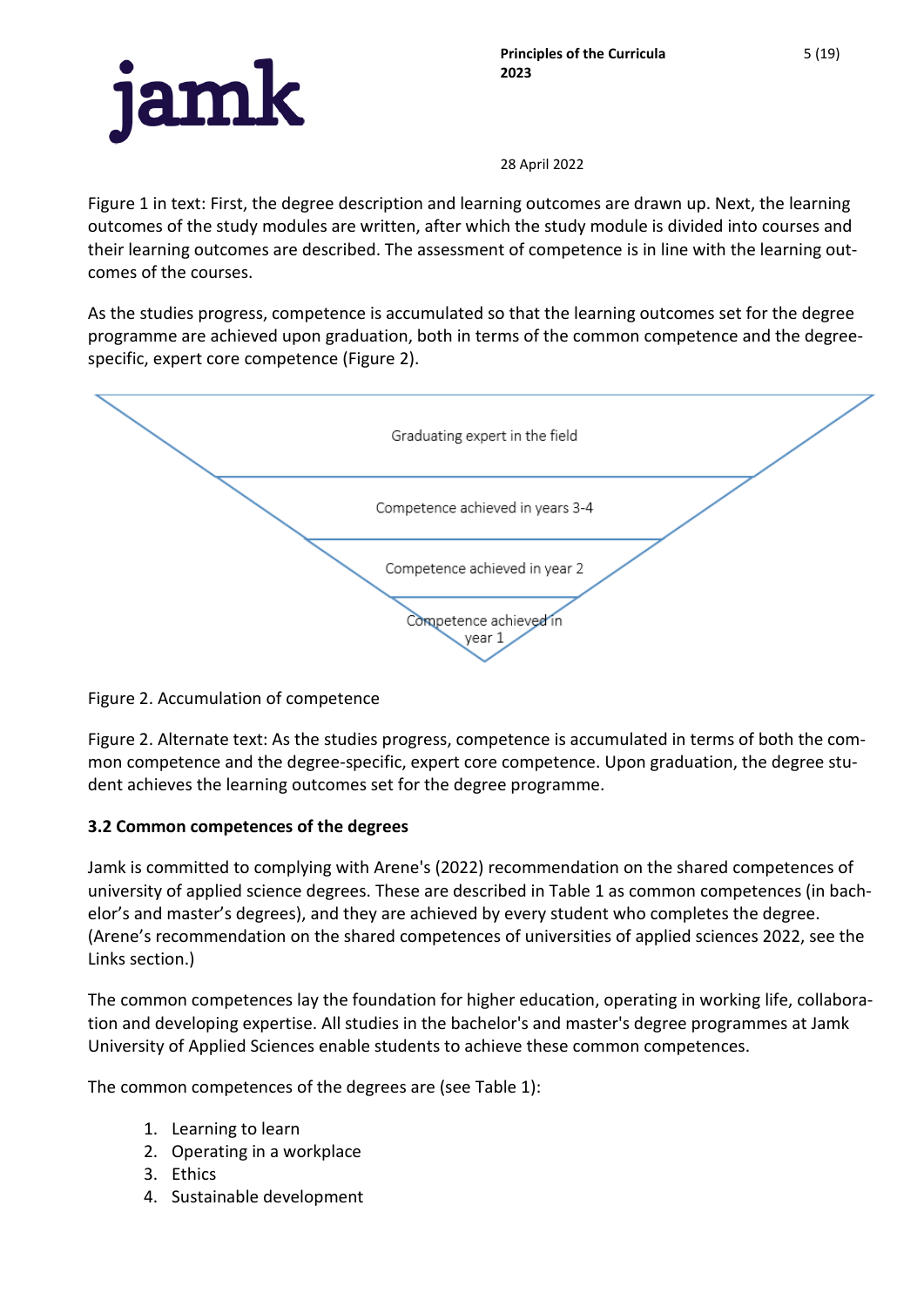

- 5. Internationalisation and multiculturalism
- 6. Proactive development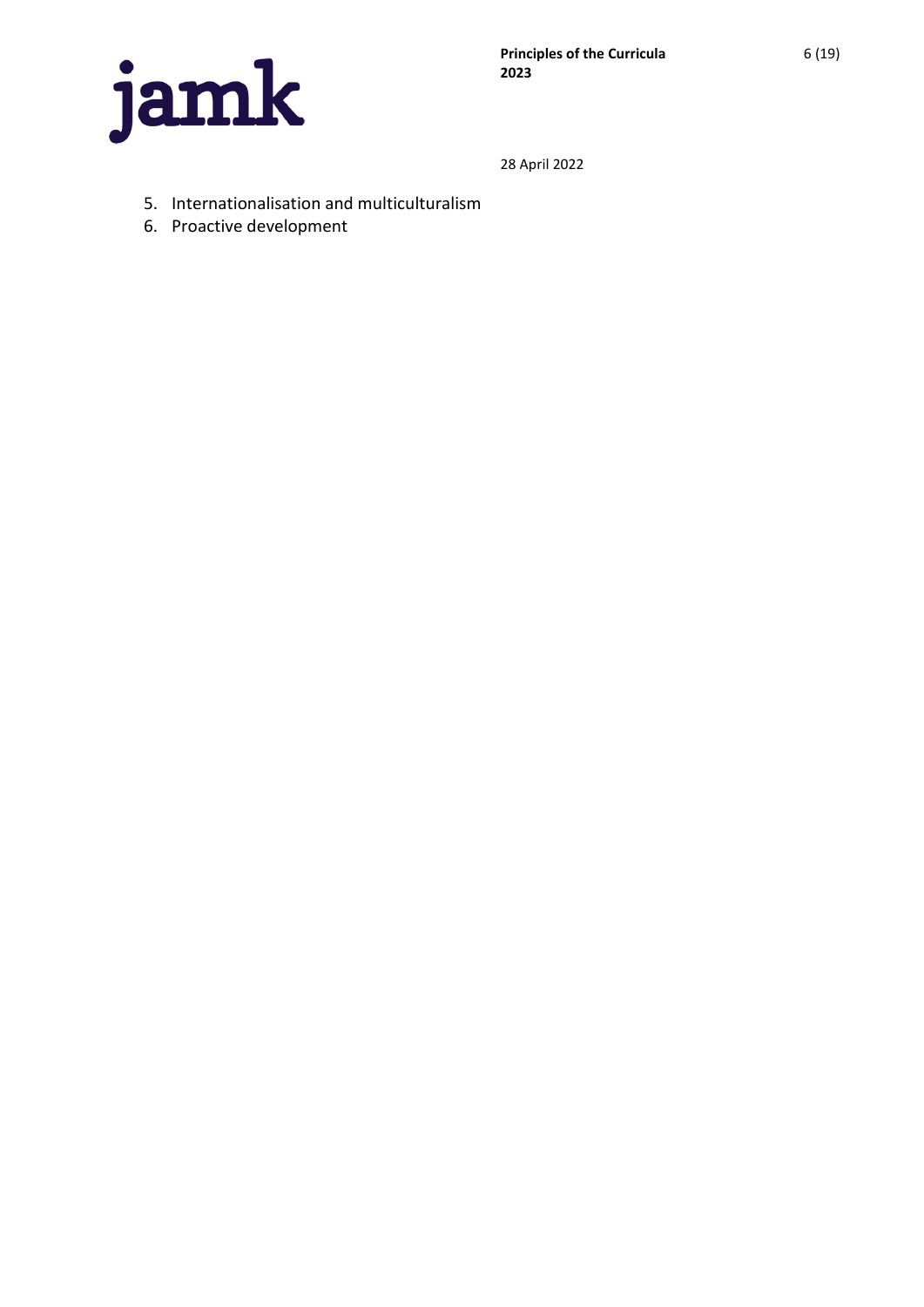Table 1. Common competences of bachelor's degrees (EQF/NQF 6) and master's degrees (EQF/NQF 7) (Arene's recommendation 2022)

| Common<br>competences          | <b>Bachelor's degree (NQF/EQF6)</b>                                                                                                                                                                                                                                                                                                                                                                                                                            | Master's degree (NQF/EQF7)                                                                                                                                                                                                                                                                                                                                                                         |
|--------------------------------|----------------------------------------------------------------------------------------------------------------------------------------------------------------------------------------------------------------------------------------------------------------------------------------------------------------------------------------------------------------------------------------------------------------------------------------------------------------|----------------------------------------------------------------------------------------------------------------------------------------------------------------------------------------------------------------------------------------------------------------------------------------------------------------------------------------------------------------------------------------------------|
| 1. Learning to<br>learn        | The graduating student recognises the<br>strengths and development areas of<br>their competence and learning meth-<br>ods, and they utilise the opportunities<br>communities and digitalisation provide<br>in their learning.                                                                                                                                                                                                                                  | The graduating student promotes their<br>own and their community's continuous<br>learning and competence development,<br>drawing on knowledge from different<br>fields and the opportunities of digitalisa-<br>tion.                                                                                                                                                                               |
|                                | - Assesses and develops their compe-<br>tence and learning methods in different<br>learning environments.<br>- Is able to acquire, critically assess and<br>appropriately apply the national and in-<br>ternational knowledge base and prac-<br>tices of their field.<br>- Also takes responsibility for group<br>learning and sharing what has been<br>learned.                                                                                               | - Is able to assess and develop their ex-<br>pertise diversely and in a goal-oriented<br>manner at different stages of their ca-<br>reer and life.<br>- Is able to acquire, critically assess and<br>produce information while taking into<br>account the perspectives of different<br>fields.<br>- Is able to develop and manage goal-ori-<br>ented, continuous learning in their com-<br>munity. |
| 2. Operating in a<br>workplace | The graduating student has versatile<br>working life skills and is able to operate<br>in work communities of their field.<br>- Is able to work constructively in a<br>work community and promotes their<br>own and their work community's well-<br>being.<br>- Is able to act professionally in commu-<br>nication and interaction situations at a<br>workplace.<br>- Utilises the opportunities offered by<br>technology and digitalisation in their<br>work. | The graduating student is able to de-<br>velop and manage their work community<br>and reforms working life.<br>- Is able to develop and manage multidis-<br>ciplinary teams and work communities.<br>- Is able to develop the communication<br>and interaction culture of work commu-<br>nities.<br>- Is able to develop and manage the com-<br>prehensive well-being of a work commu-<br>nity.    |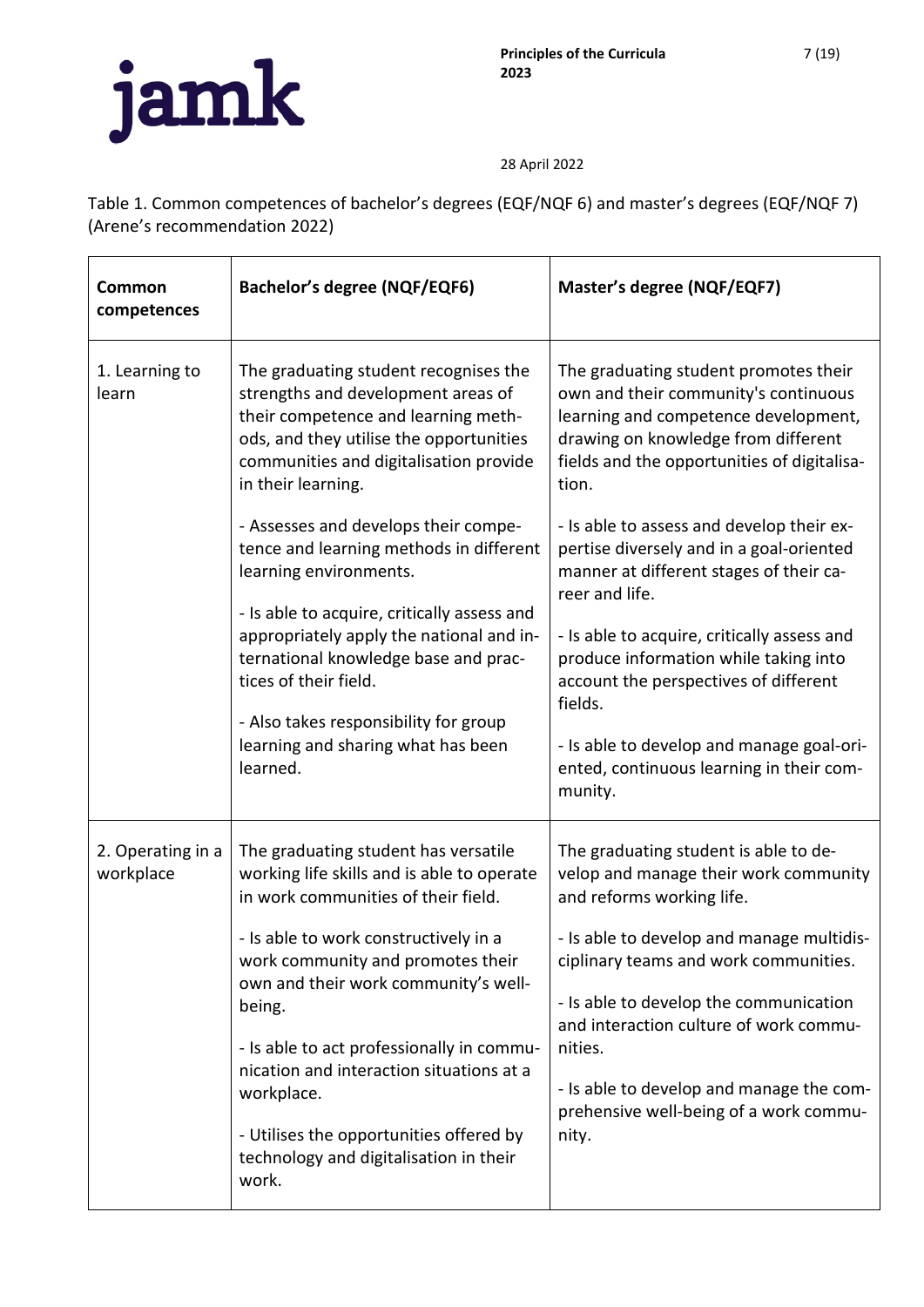

| Common<br>competences         | <b>Bachelor's degree (NQF/EQF6)</b>                                                                                                                                                  | Master's degree (NQF/EQF7)                                                                                                                                                                                                                                                                |
|-------------------------------|--------------------------------------------------------------------------------------------------------------------------------------------------------------------------------------|-------------------------------------------------------------------------------------------------------------------------------------------------------------------------------------------------------------------------------------------------------------------------------------------|
|                               | - Understands the complexity of chang-<br>ing working life and their own resilience<br>in changing working life situations.                                                          | - Utilises the opportunities of technology<br>and digitalisation in development and<br>management.                                                                                                                                                                                        |
|                               | - Has capabilities for an entrepreneurial<br>approach.                                                                                                                               | - Promotes the resilience of a work com-<br>munity.                                                                                                                                                                                                                                       |
| 3. Ethics                     | The graduating student adheres to the<br>ethical principles and values of their<br>field of profession, taking the principles<br>of equality and non-discrimination into<br>account. | The graduating student assesses and<br>promotes the realisation of ethical prin-<br>ciples and values of their field of profes-<br>sion, taking equality and non-discrimina-<br>tion into account.                                                                                        |
|                               | - Is able to take responsibility for their<br>own actions and their consequences<br>and reflects on them in accordance<br>with the ethical principles and values of<br>their field.  | - Is able to promote ethically sustainable<br>activities and the realisation of ethical<br>reflection in their different operating en-<br>vironments.                                                                                                                                     |
|                               | - Takes others into account and pro-<br>motes equality and non-discrimination.<br>- Take into account the realisation of di-<br>versity and accessibility in their actions.          | - Promotes the realisation of the ethical<br>principles and values of their field.<br>- Makes decisions taking individual, com-<br>munal and societal perspectives into ac-<br>count.                                                                                                     |
|                               | - Understands the principles of respon-<br>sible conduct of research and adheres<br>to them.<br>- Is able to influence society based on<br>ethical values.                           | - Promotes the realisation of diversity<br>and accessibility.<br>- Implements the principles of responsi-<br>ble conduct of research and promotes<br>their application in their work commu-<br>nity.<br>- Is able to manage societally influential<br>activities based on ethical values. |
| 4. Sustainable<br>development | The graduating student is familiar with<br>the principles of sustainable develop-<br>ment, promotes their implementation                                                             | The graduating student develops and<br>manages sustainable and responsible op-                                                                                                                                                                                                            |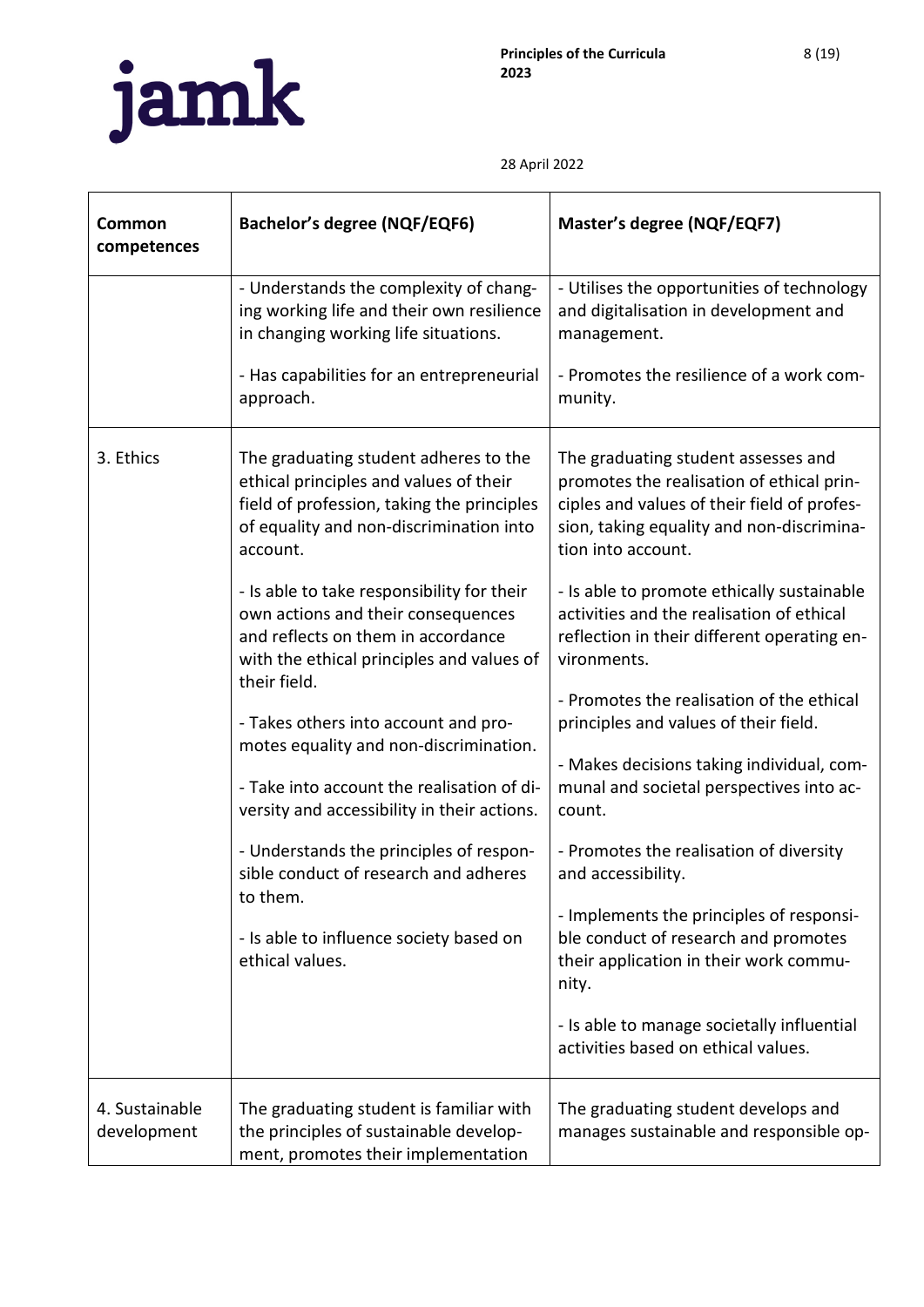

| Common<br>competences                              | <b>Bachelor's degree (NQF/EQF6)</b>                                                                                                                                                                                                                                                                                                                                                                                                                                                                                | Master's degree (NQF/EQF7)                                                                                                                                                                                                                                                                                                                                                                                                                                                                                                                                                     |
|----------------------------------------------------|--------------------------------------------------------------------------------------------------------------------------------------------------------------------------------------------------------------------------------------------------------------------------------------------------------------------------------------------------------------------------------------------------------------------------------------------------------------------------------------------------------------------|--------------------------------------------------------------------------------------------------------------------------------------------------------------------------------------------------------------------------------------------------------------------------------------------------------------------------------------------------------------------------------------------------------------------------------------------------------------------------------------------------------------------------------------------------------------------------------|
|                                                    | and acts responsibly as a professional<br>and a member of society.<br>- Is able to use information related to<br>their field in finding, implementing and<br>establishing sustainable solutions and<br>operating models.<br>- Understands sustainability challenges,<br>their interdependencies and the vari-<br>ous aspects of issues and problems.                                                                                                                                                               | erating methods in their work and pro-<br>motes sustainable change in their work<br>community and society.<br>- Is able to apply the knowledge and fu-<br>ture visions of sustainable development<br>comprehensively as a basis for sustaina-<br>ble solutions.<br>- Is able to analyse and assess systemic<br>dependencies of complex multidiscipli-<br>nary problems and the different dimen-<br>sions of solutions.<br>- Is able to manage the search, imple-<br>mentation and establishment of sustain-<br>able solutions and operating models in<br>their work community. |
| 5. International-<br>ity and multicul-<br>turalism | The graduating student is able to oper-<br>ate in multicultural and international<br>operating environments and networks.<br>- Is familiar with the impacts of their<br>cultural background on their activities<br>and is able to develop operating meth-<br>ods that take multiculturalism into ac-<br>count in their work community.<br>- Is able to monitor and utilise the inter-<br>national development of their field in<br>their work.<br>- Is able to communicate internationally<br>in their work tasks. | The graduating student is able to de-<br>velop and manage multicultural and in-<br>ternational operating environments and<br>networks.<br>- Is able to develop operating methods<br>that take multiculturalism into account in<br>their work community.<br>- Is able to anticipate the impacts and<br>opportunities of global development and<br>phenomena.<br>- Is able to interact, communicate and<br>develop activities internationally in their<br>own field.                                                                                                             |
| 6. Proactive de-<br>velopment                      | The graduating student is able to de-<br>velop solutions that anticipate the fu-<br>ture of their own field, applying existing                                                                                                                                                                                                                                                                                                                                                                                     | The graduating student is able to man-<br>age the development of new solutions<br>that anticipate the future and produces                                                                                                                                                                                                                                                                                                                                                                                                                                                      |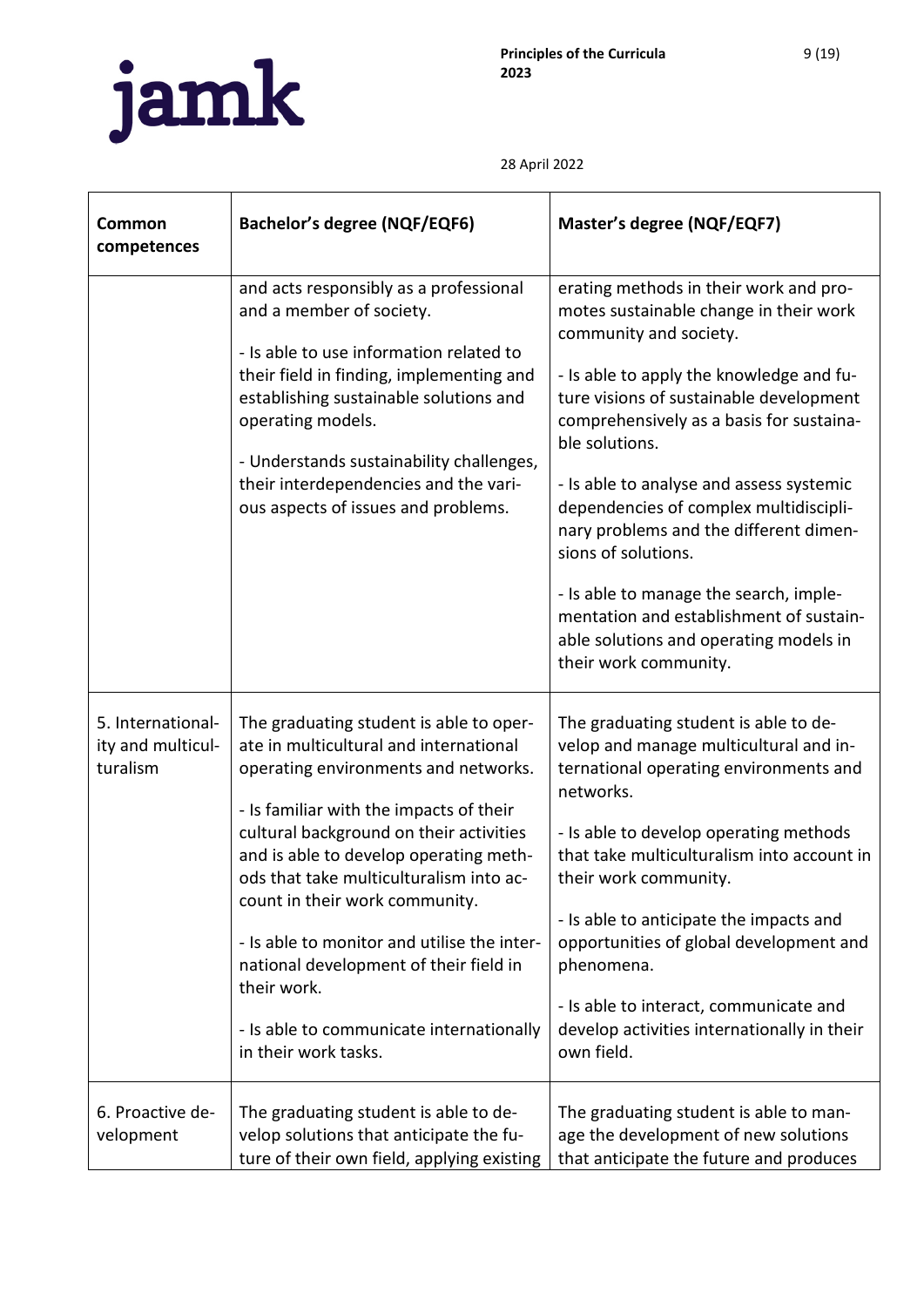

| Common<br>competences | Bachelor's degree (NQF/EQF6)                                                                                                                                                | Master's degree (NQF/EQF7)                                                                                                               |
|-----------------------|-----------------------------------------------------------------------------------------------------------------------------------------------------------------------------|------------------------------------------------------------------------------------------------------------------------------------------|
|                       | knowledge and research and develop-<br>ment methods.                                                                                                                        | new information using different research<br>and development methods.                                                                     |
|                       | - Solves problem situations creatively<br>and reforms operating methods to-<br>gether with others.                                                                          | - Produces new information and reforms<br>operating methods, combining compe-<br>tence in different fields.                              |
|                       | - Is able to work in projects in coopera-<br>tion with actors of different fields.<br>- Is able to apply existing knowledge in<br>the field in development and utilises re- | - Is able to implement research, develop-<br>ment and innovation projects and apply<br>different research and development<br>methods.    |
|                       | search and development methods.<br>- Is able to seek customer-oriented,<br>sustainable and economically viable so-                                                          | - Is able to develop new customer-ori-<br>ented, sustainable and economically via-<br>ble solutions, anticipating the future.            |
|                       | lutions, anticipating the future of their<br>field.                                                                                                                         | - Is able to analyse the current situation<br>and anticipate the future of their field<br>and changes in the operating environ-<br>ment. |

# <span id="page-9-0"></span>**3.3 Core competence of the degree programme**

The core competence of bachelor's degrees is described as the professional core competence of the field by degree programme, and the core competence of master's degrees is described as the expert core competence of the field by degree programme. The core competences of bachelor's and master's degree programmes consist of extensive modules that make up the student's professional expertise and the core of the degree.

The core competence of the degree is based on foresight information and the competence needs of future working life. The description of core competence is prepared in collaboration with the working life, stakeholder networks and students. The degree-specific competence descriptions are also linked to national or international decrees or the competence requirements concerning accreditation. The accredited degree programmes comply with the common competences of degrees recommended by Arene and any possible skills required by the accreditation criteria.

# <span id="page-9-1"></span>**3.4 Complementary competence**

Complementary competence deepens and/or expands the student's core competence and enables the student to build an individual competence profile. The significance of complementary competence in degrees will increase with the transformation of working life and as the competence needed in working life changes more rapidly. According to the Universities of Applied Sciences Act (Section 8 a,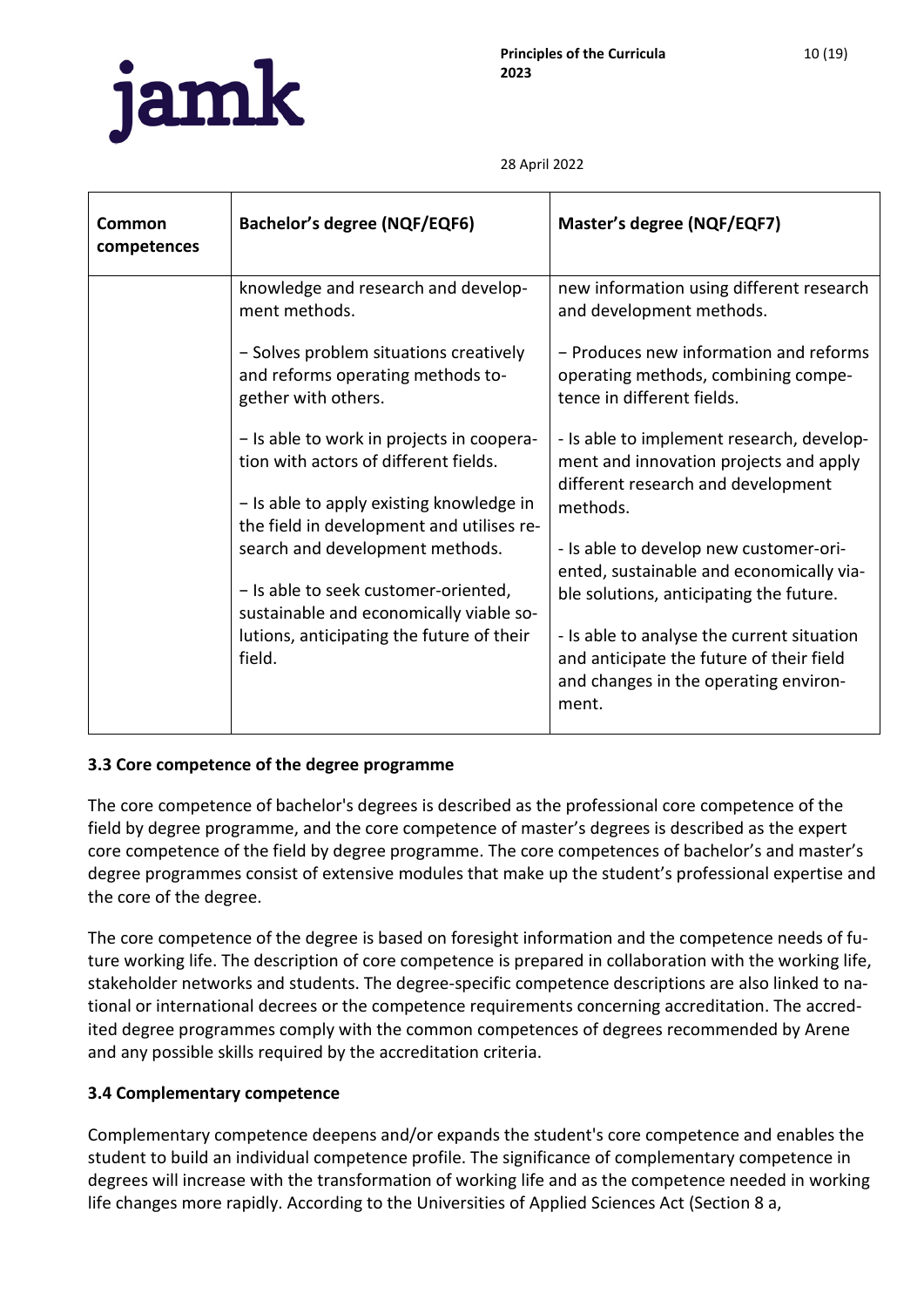

19.12.2017/941), a student can build a large part of his/her degree from studies provided by another institution of higher education. This requires that cooperation between institutions of higher education has been agreed upon and that the studies have been added to the student's personal learning plan at Jamk.

Students can acquire complementary competence through optional professional studies and elective studies. Complementary competence may consist of transdisciplinary studies across different fields of study, common entrepreneurship studies, core competence courses offered as part of different degree programmes, courses offered by the student union JAMKO, studies that support student well-being, courses offered by the language centre, and studies completed elsewhere, such as courses offered by EduFutura and CampusOnline or those completed in higher education institutions abroad or as part of international student exchange.

Complementary competence can also be acquired in accordance with the personal learning plan by identifying and recognising previously acquired competence or during studies by means of studification of work or other activities. In this case, the competence level must correspond to the NQF/EQF level 6 in a bachelor's degree and the NQF/EQF level 7 in a master's degree and the learning outcomes of the studies in question.

The curricula of bachelor's degree programmes allow at least 10 ECTS credits' worth of complementary competence studies to be pursued as elective studies.

The curricula of master's degree programmes allow at least 5 ECTS credits' worth of complementary competence studies to be pursued as elective studies in 60 ECTS credit degree programmes and at least 20 ECTS credits in 90 ECTS credit degree programmes.

### <span id="page-10-0"></span>**4 Modular structure of the curriculum**

The modular curriculum allows individual study paths in both graduate programmes and continuous learning. The degree programme consists of competence-based modules, which in turn consist of courses. A study module can only contain one type of course: compulsory, optional or elective studies. Study modules are larger entities than individual courses. The recommended scope of a study module is at least 15 ECTS credits and that of a course is 5 ECTS credits in general. In the common courses at Jamk, the number of credits is at least 2 ECTS credits.

The student can achieve the learning outcomes of a study module by completing courses offered by Jamk or by demonstrating equivalent competence acquired elsewhere, earlier or during the studies, with various demonstrations. The purpose of the modules is to make it more flexible to utilise the competence acquired by the student as part of the degree, in which case the study modules are not only a tool for courses but also for the identification and recognition of competence. In other words, a module is needed when the student already has competence corresponding to the module's learning outcomes (identification and recognition of competence), in studification and in the provision of continuous learning. If the student has no need for the identification and recognition of competence acquired in other ways, the student will complete the Jamk courses included in the module according to his/her personal learning plan.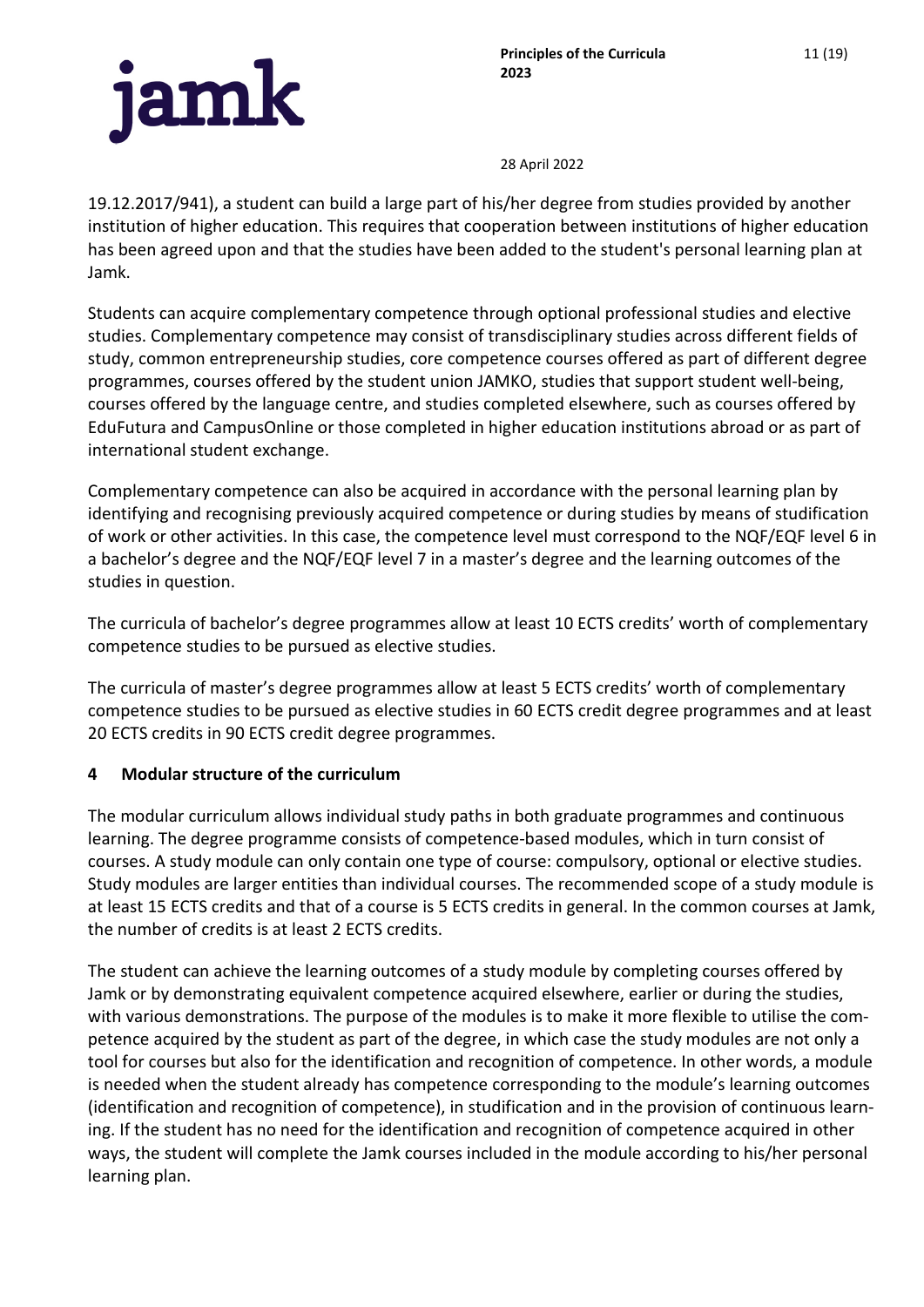

The principles for the identification and recognition of competence and assessment at Jamk are described in more detail in the Degree Regulations and the practices can be found on the For Students pages (see the Links section).

A module in the curriculum

- is a coherent whole structured around a core theme or subject matter
- contains only one type of course: compulsory, optional or elective studies
- can be accredited or studified
- can be transdisciplinary
- can be a common EduFutura module
- can be an integral part of continuous learning offering, such as open studies or continuing education
- courses in a module may be spread over different terms or years
- learning outcomes are defined for the study modules for the identification and recognition of the competence of the entire module.

# <span id="page-11-0"></span>**5 Common studies in the degree programmes**

The common studies in all bachelor's and master's degree programmes at Jamk University of Applied Sciences contribute to laying the foundation for higher education, operating in working life, collaboration and developing expertise. The common studies are linked to the common competences of the degree programmes (see Table 1).

The following courses are included in the personal learning plan of **every UAS student**:

- Development as an Expert (5 cr)
- Swedish for Working Life (4 cr)
- English for Working Life (4 cr)
- Communication Skills (3 cr)
- ICT skills (3 cr)
- Research and Development (5 cr)
- Jamk Future Factory module 15 cr: Entrepreneurship (3 cr) and Jamk InnoFlash (2 cr) and Future Factory project (10 cr)

In addition to the studies described above, the personal learning plan of each bachelor's degree student includes practical training to promote professional skills (at least 30 cr). The Future Factory project (10 cr) and the thesis (15 cr) strengthen both the core competence of the degree and the common competence.

The Development as an Expert course (5 cr) develops self-management skills and includes looking after students' well-being and their resources. Additionally, all students have the opportunity to include studies related to student well-being in their studies.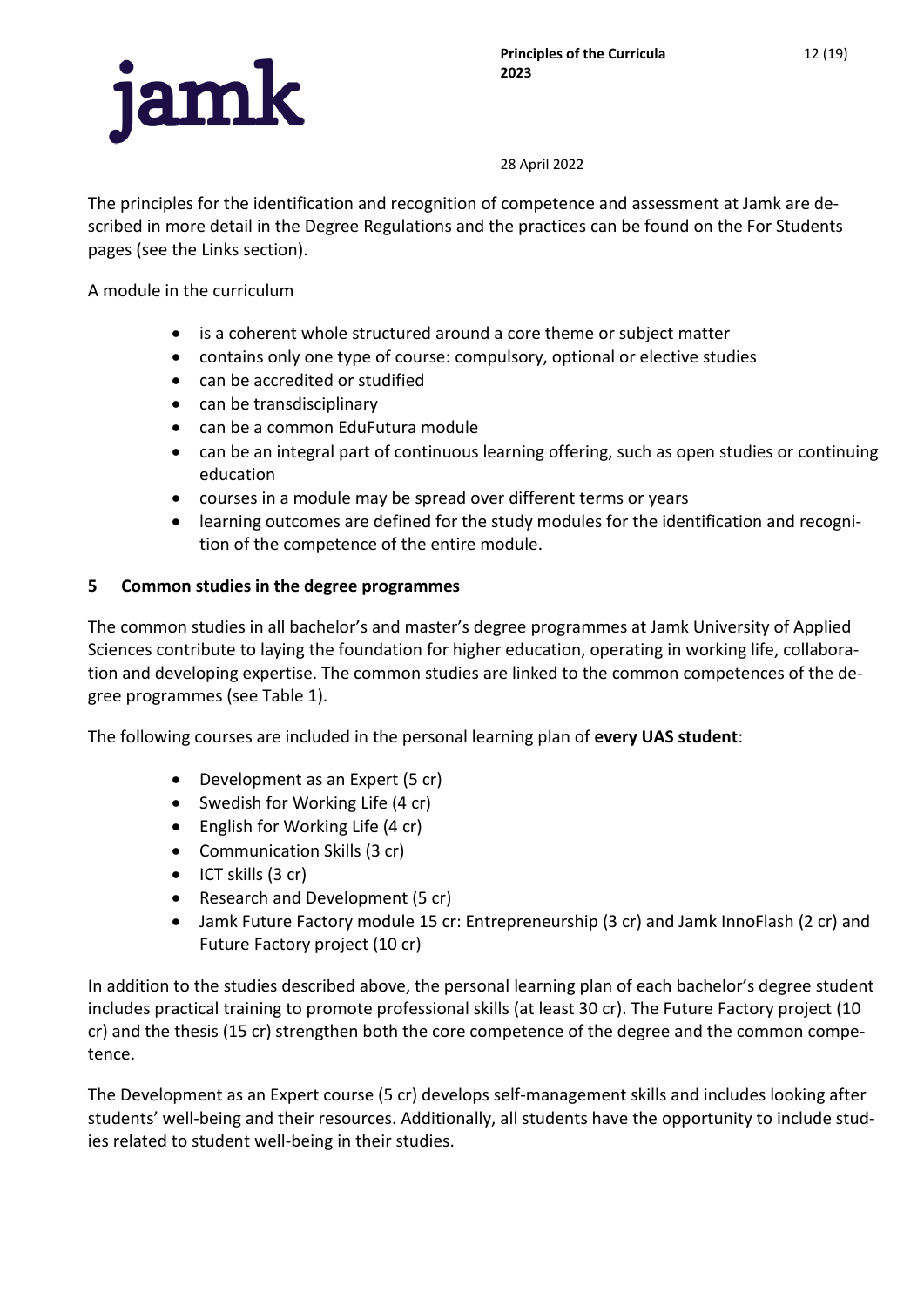

13 (19)



28 April 2022

The personal learning plan of each master's degree student includes common studies in management and in research and development activities. Research-based Development (5 cr) is included as a compulsory course for every student.

## <span id="page-12-0"></span>**6 Guidance and assessment**

Throughout the entire study period, the flexible progress of studies is supported by diverse and systematic information, guidance and counselling services as well as by a personal learning plan (PLP) based on continuous enhancement-led evaluation. The services that support students and studying are described on the For Students pages and in the pedagogical principles and principles of guidance (see the Links section).

The objective of Jamk's study guidance is to provide the student with guidance that meets his/her needs in order to complete the degree within the target time. The goal is a healthy professional who will be employed in a position that corresponds to his/her education. Every student has the right to study guidance throughout his/her studies. Every student is, however, also obliged to take responsibility for the progress of his/her studies and participate in study guidance. Jamk's guidance system and the involved actors are described in a separate document that can be found on the For Students pages (see the Links section).

The PLP of students is based on the objectives of competence development and his/her career vision. The student is entitled to both personal and group guidance on his/her choices from the career tutors. The student is also obligated to draw up a PLP in Peppi in accordance with the guidelines. The PLP is based on the structure of studies described in the curriculum of the year of admission. The student updates the PLP during his/her studies, which enables cross-institutional studies and studies abroad. The student also discusses the PLP and the progress of his/her studies with a career tutor at least once an academic year. Furthermore, the career tutor checks and approves the student's PLP in Peppi at least once an academic year.

A student whose studies are delayed from the standard study period, or who transfers to Jamk from another higher education institution, shall agree on the structure of his/her studies with the Head of Department/Institute Director or a person appointed by him/her when the personal study plan is created or revised. If a student's personal study plan cannot be implemented due to changes in the course supply or delayed studies, the student must submit his/her PLP to the Head of Department/Institute Director or a person appointed by him/her for review and approval. The Head of Department/Institute Director must ensure that the student receives adequate support and guidance to complete his or her studies.

The studies begin with the preparation of a personal learning plan. As part of the preparation, the identification and recognition of competence acquired by the student and the studification of work or other activities are discussed. The principles and practices for the identification and recognition of competence are described in more detail in the Degree Regulations (section 17) (see the Links section).

The assessment of competence is qualitative and based on set criteria and learning outcomes, and selfevaluation by the student plays an important part in the process. The principles and practices for the assessment of study attainments are described in more detail in the Degree Regulations (section 21)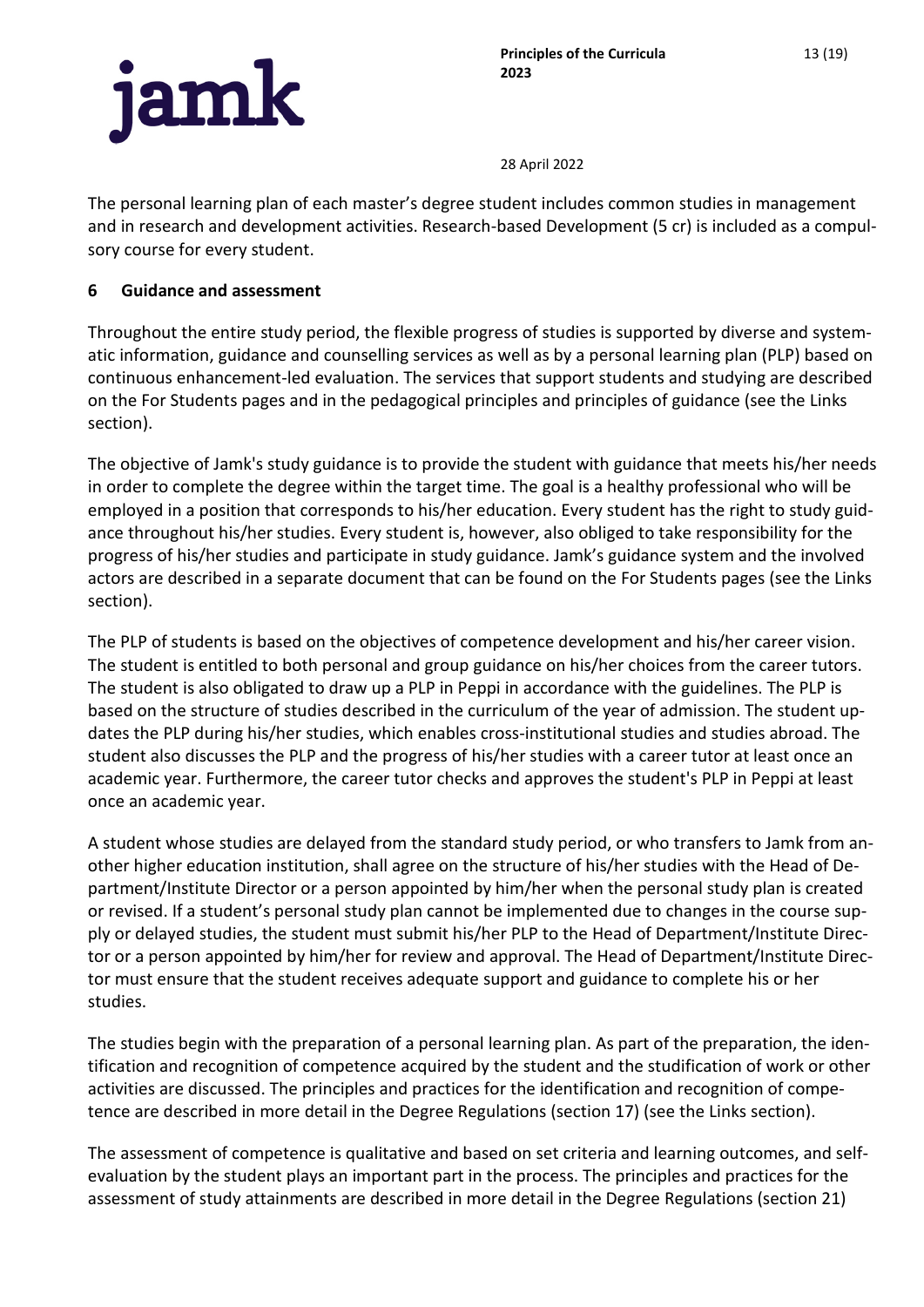

(see the Links section). The competence-based assessment criteria for courses are described in the course descriptions and the assessment methods in the implementation descriptions of the courses.

# <span id="page-13-0"></span>**7 Preparation of the curriculum**

The starting point for the planning of the degree programme is to support the student's learning process, which has been taken into account in the planning of the study modules and in structuring the assessment. The curricula are prepared in accordance with the ECTS principles.

Each degree programme supports the implementation of the goals defined in Jamk's strategy 2020– 2030 and in the contract between the Ministry of Education and Culture and Jamk University of Applied Sciences for 2021–2024 in its own operating environment and stakeholder work. The procedures defined in the Jamk Process and Quality Manual are followed in the preparation and implementation of the degree programme curriculum.

The curriculum of a degree programme (Peppi) describes: a) key learning outcomes: what competence the graduate will achieve, (b) education content and professional growth and know-how: how the professional growth is expressed and assessed as the learning outcomes of the student, c) flexible studies, d) working life oriented learning, e) career opportunities and employment, f) qualifications, g) further studies, h) education planning: how the regional and national foresight information has been utilized in the planning of the education and how the collaboration with the world of work, students and other stakeholders has been carried out, and i) contact information: who is in charge of the degree programme.

The structure, scope, planned schedules and competences achieved during the education are described in more detail in Peppi and can be found on the Curricula page (Curricula, see the Links section). With the planning of the academic year, the implementation of each course is described in more detail, specifying, among other things, the teaching methods and guidance, working life connections, internationalisation, learning assignments and student workload, content scheduling, most significant learning materials for the development of competence, alternative methods of implementation as well as assessment and implementation methods. The "Toteutuksen osat" (Implementation parts) section is generally not used in the implementation description in Peppi. Instead, the possibilities of learning analytics in the virtual learning environment (Moodle) are utilised to follow the progress of studies.

The final feedback of the course is collected in the student administration system (Peppi's course feedback system or OJP). Interim feedback (mid-term or continuous) has been found to be a good practice, and it is also recommended to be collected through the course feedback system of Peppi. The teacher is expected give a response to the feedback from students (a counter feedback).

### <span id="page-13-1"></span>**Links**

[Universities of Applied Sciences Act \(932/2014\)](https://www.finlex.fi/en/laki/kaannokset/2014/en20140932) (finlex.fi)

[Arene's recommendation on the shared competences of universities of applied sciences 2022](https://www.arene.fi/julkaisut/raportit/suositus-ammattikorkeakoulujen-yhteisista-kompetensseista-ja-niiden-soveltamisesta-2022/) (arene.fi)

[For Students pages](https://www.jamk.fi/en/for-students) (Jamk.fi)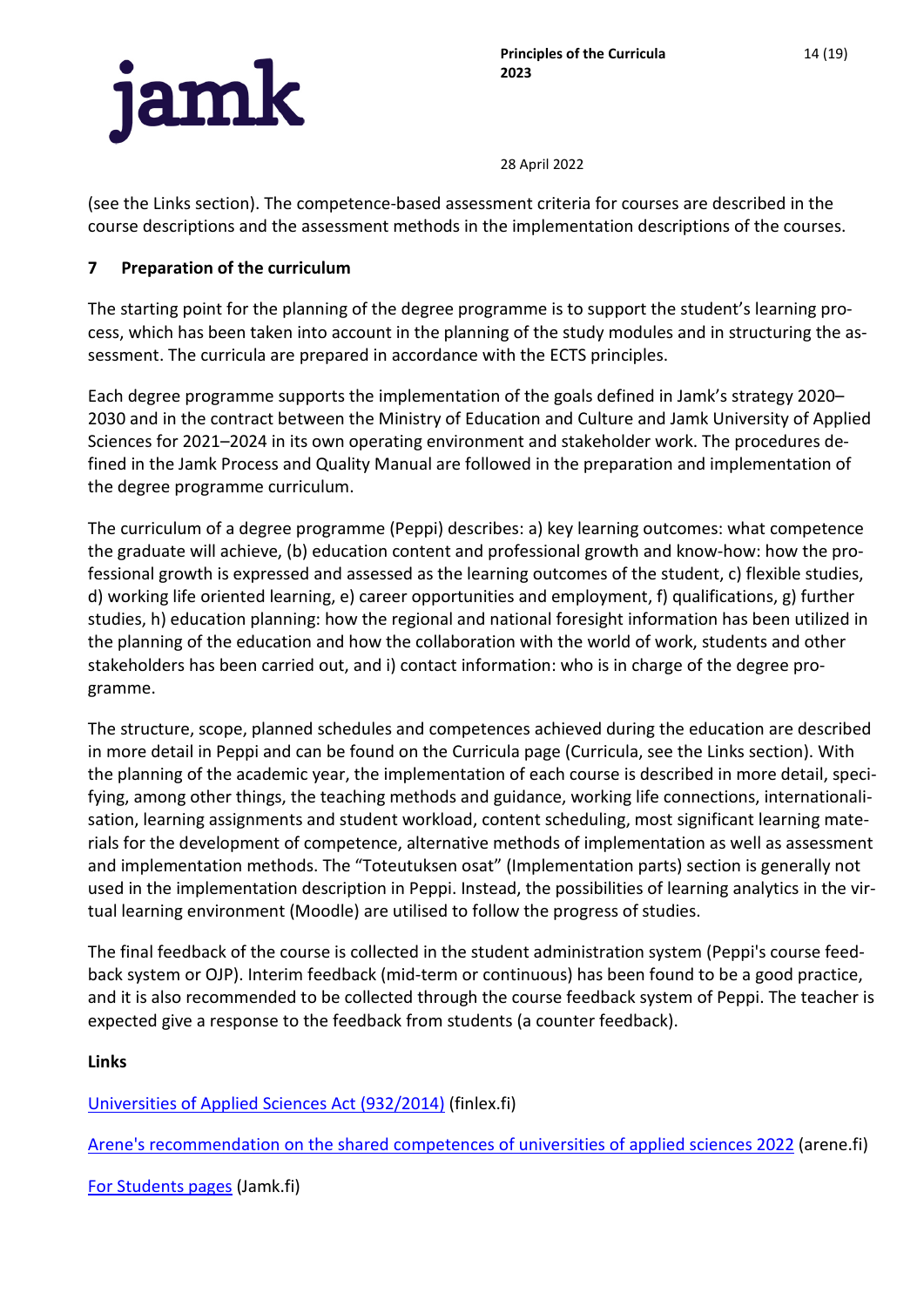

[Pedagogical and Ethical Principles of Jamk](https://www.jamk.fi/en/for-students/degree-student/regulations-and-principles) (Jamk.fi)

[Degree Regulations of Jamk](https://www.jamk.fi/en/for-students/degree-student/regulations-and-principles) (Jamk.fi)

[Finnish National Agency for Education.](https://www.oph.fi/sites/default/files/documents/tutkintojen_viitekehysten_osaamistasokuvaukset_fi_sv_en.pdf) [Competence level descriptors in the Qualification Frameworks](https://www.oph.fi/sites/default/files/documents/tutkintojen_viitekehysten_osaamistasokuvaukset_fi_sv_en.pdf) (pdf)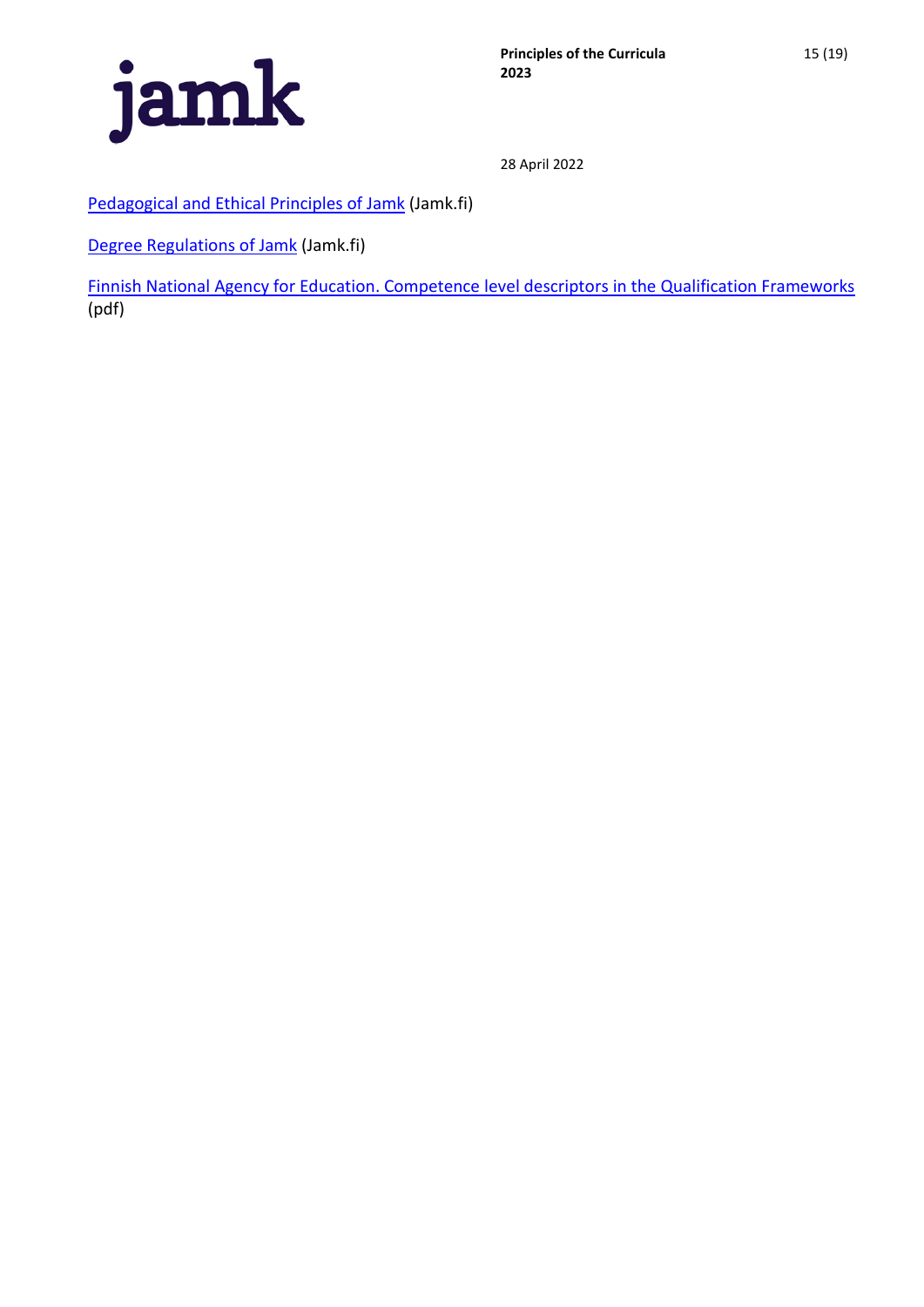

16 (19)

28 April 2022

#### <span id="page-15-0"></span>**Appendices**

#### <span id="page-15-1"></span>**Appendix 1. Competence levels in the Qualification Frameworks**

Finnish National Agency for Education. Competence level descriptors in the Qualification Frameworks (see the Links section)

Appendix table 1. Competence level descriptors in the Qualification Frameworks at level 6

| Level 6                                                                                                            | <b>Finnish National Qualifications</b><br><b>Framework (NQF6)</b><br><b>Descriptors</b>                                                                                                                                                                                                                                                                                                                                                                                                                                                                                                                                                                                                                                                                                                                                                                                                                               | <b>European Qualifications Framework</b><br>(EQF6)<br><b>Descriptors</b>                                                                                                                                                                                                                                                                                                                                                                                                                                                                                                                                                                                                                                                                                                                                                                                                                                                                                                                      |
|--------------------------------------------------------------------------------------------------------------------|-----------------------------------------------------------------------------------------------------------------------------------------------------------------------------------------------------------------------------------------------------------------------------------------------------------------------------------------------------------------------------------------------------------------------------------------------------------------------------------------------------------------------------------------------------------------------------------------------------------------------------------------------------------------------------------------------------------------------------------------------------------------------------------------------------------------------------------------------------------------------------------------------------------------------|-----------------------------------------------------------------------------------------------------------------------------------------------------------------------------------------------------------------------------------------------------------------------------------------------------------------------------------------------------------------------------------------------------------------------------------------------------------------------------------------------------------------------------------------------------------------------------------------------------------------------------------------------------------------------------------------------------------------------------------------------------------------------------------------------------------------------------------------------------------------------------------------------------------------------------------------------------------------------------------------------|
| Bachelor's de-<br>grees<br>(Universities of<br>applied sci-<br>ences)<br>Bachelor's de-<br>grees<br>(Universities) | Has a good command of comprehen-<br>sive and advanced knowledge of<br>his/her field, involving a critical under-<br>standing and appraisal of theories,<br>key concepts, methods and principles.<br>Understands the extent and bounda-<br>ries of professional functions and/or<br>disciplines.<br>Has advanced cognitive and practical<br>skills, demonstrating mastery of the<br>issues and the ability to apply<br>knowledge and find creative solutions<br>and applications required in a special-<br>ised professional, scientific or artistic<br>field to solve complex or unpredicta-<br>ble problems.<br>Works independently in expert tasks<br>of the field and in international co-op-<br>eration or as an entrepreneur.<br>Manages complex professional activi-<br>ties or projects.<br>Can make decisions in unpredictable<br>operating environments. In addition<br>to evaluating and developing his/her | Advanced knowledge of a field of work<br>or study, involving a critical under-<br>standing of theories and principles.<br>Advanced skills, demonstrating mas-<br>tery and innovation, required to solve<br>complex and unpredictable problems<br>in a specialised field of work or study.<br>Manage complex technical or profes-<br>sional activities or projects, taking re-<br>sponsibility for decision-making in un-<br>predictable work or study contexts.<br>Take responsibility for managing pro-<br>fessional development of individuals<br>and groups.<br>The framework for qualifications of<br>the European Higher Education Area<br>Qualifications that signify completion<br>of the first cycle are awarded to stu-<br>dents who:<br>have demonstrated knowledge and un-<br>derstanding in a field of study that<br>builds upon their general secondary<br>education, and is typically at a level<br>that, whilst supported by advanced<br>textbooks, includes some aspects that |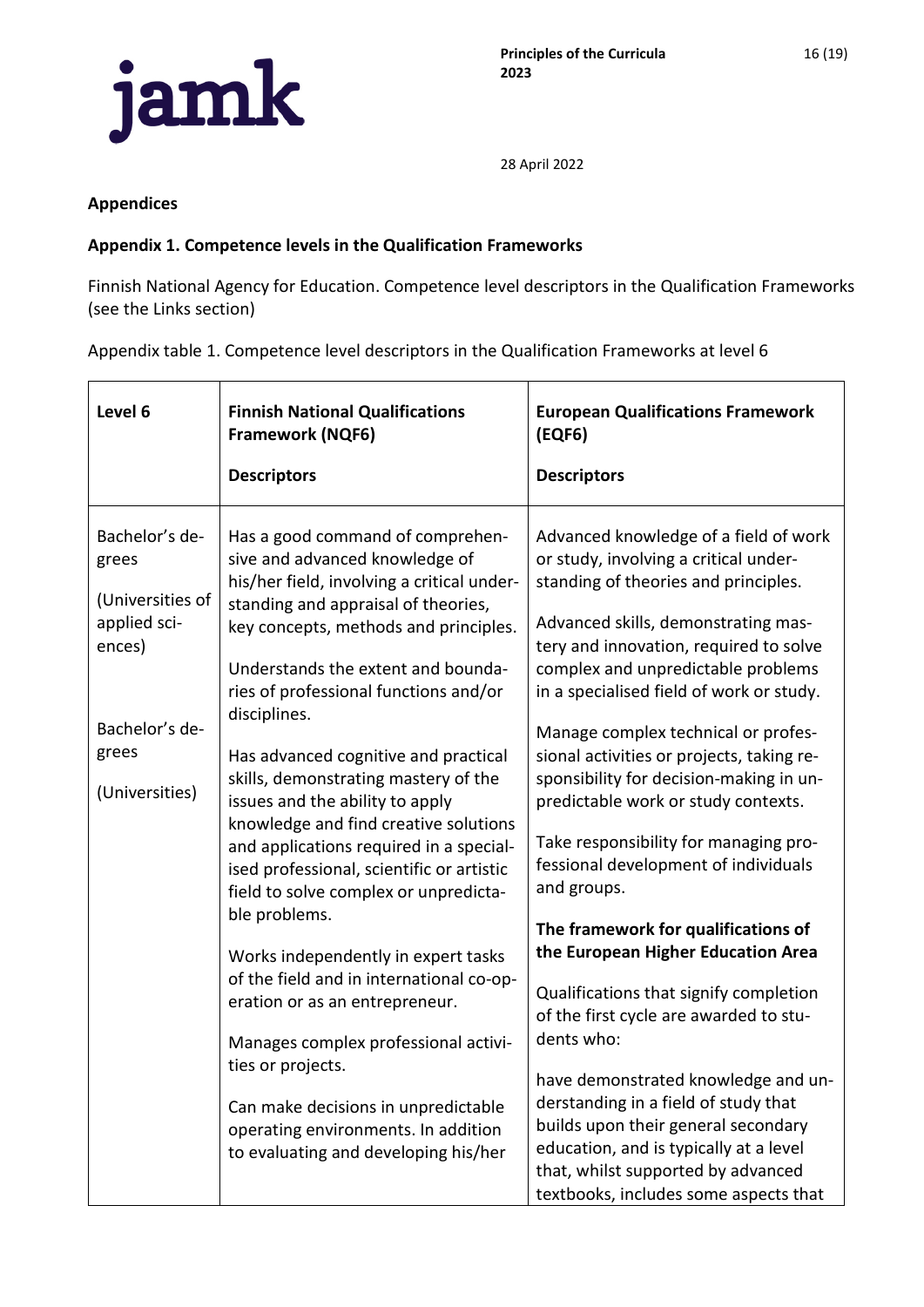

| Level 6 | <b>Finnish National Qualifications</b><br><b>Framework (NQF6)</b><br><b>Descriptors</b>                                                                    | <b>European Qualifications Framework</b><br>(EQF6)<br><b>Descriptors</b>                                                                                                                               |
|---------|------------------------------------------------------------------------------------------------------------------------------------------------------------|--------------------------------------------------------------------------------------------------------------------------------------------------------------------------------------------------------|
|         | own competence, he/she takes re-                                                                                                                           | will be informed by knowledge of the                                                                                                                                                                   |
|         | sponsibility for the development of in-<br>dividuals and groups.                                                                                           | forefront of their field of study.<br>can apply their knowledge and under-                                                                                                                             |
|         | Has the ability for lifelong learning.<br>Considers communal and ethical as-<br>pects when dealing with different<br>people in learning and working com-   | standing in a manner that indicates a<br>professional approach to their work or<br>vocation, and have competences typi-<br>cally demonstrated through devising<br>and sustaining arguments and solving |
|         | munities and other groups and net-<br>works.<br>Communicates to a good standard<br>verbally and in writing in his/her                                      | problems within their field of study.<br>have the ability to gather and interpret<br>relevant data (usually within their field<br>of study) to inform judgments that in-                               |
|         | mother tongue both to audiences in<br>the field and outside it.                                                                                            | clude reflection on relevant social, sci-<br>entific or ethical issues.                                                                                                                                |
|         | Communicates and interacts in the<br>second national language and is capa-<br>ble of international communication<br>and interaction in his/her field in at | can communicate information, ideas,<br>problems and solutions to both special-<br>ist and non-specialist audiences.                                                                                    |
|         | least one foreign language.                                                                                                                                | have developed those learning skills<br>that are necessary for them to con-<br>tinue to undertake further study with a<br>high degree of autonomy.                                                     |

Source: Finnish National Agency for Education. Competence level descriptors in the Qualification Frameworks (see the Links section)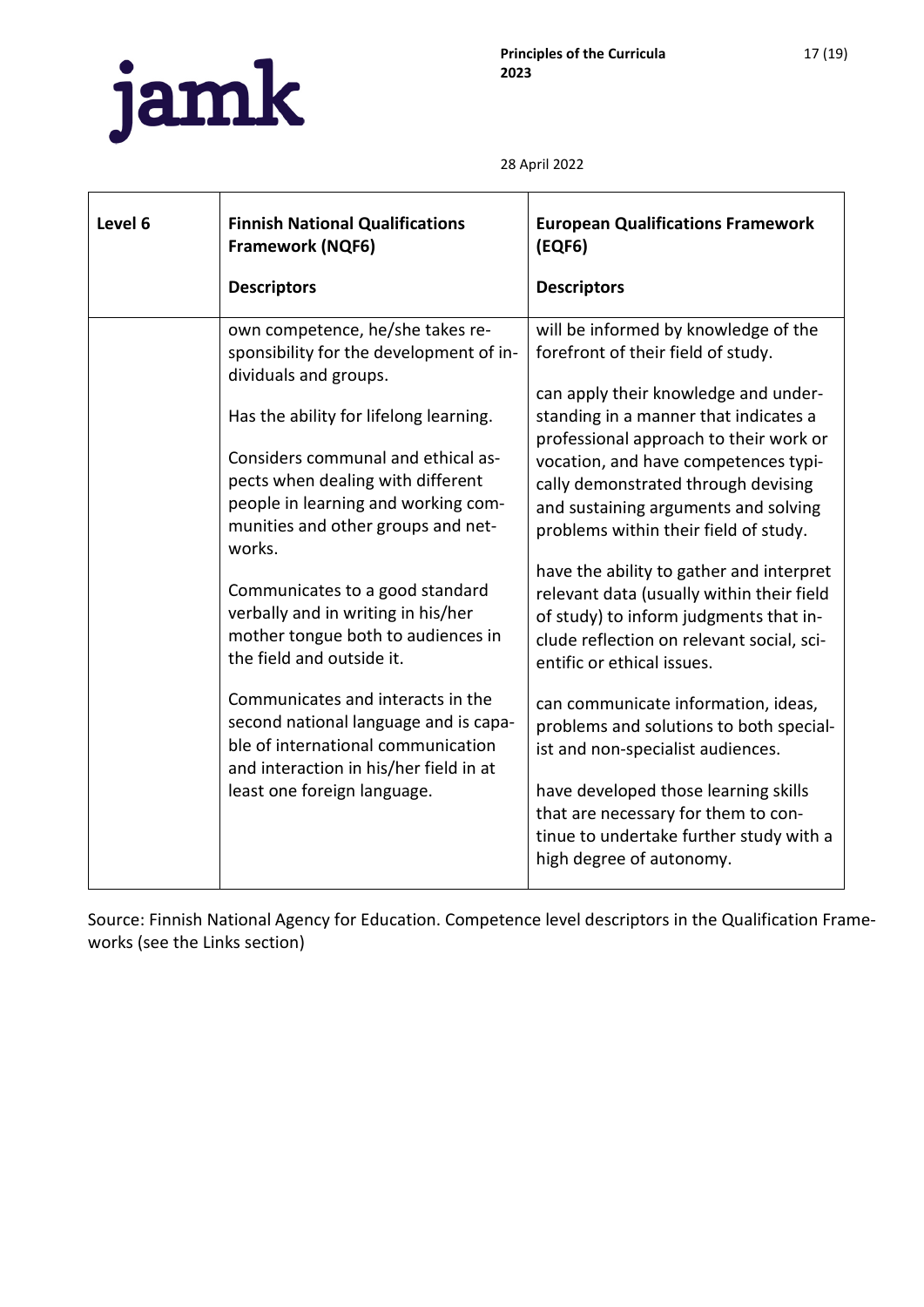

Appendix table 2. Competence level descriptors in the Qualification Frameworks at level 7

| Level 7                                                                                                        | <b>Finnish National Qualifications</b><br><b>Framework (NQF7)</b><br><b>Descriptors</b>                                                                                                                                                                                                                                                                                                                                                                                                                                                                                                                                                                                                                                                                                                                        | <b>European Qualifications Framework</b><br>(EQF7)<br><b>Descriptors</b>                                                                                                                                                                                                                                                                                                                                                                                                                                                                                                                                                                                                                                                                                                                                   |
|----------------------------------------------------------------------------------------------------------------|----------------------------------------------------------------------------------------------------------------------------------------------------------------------------------------------------------------------------------------------------------------------------------------------------------------------------------------------------------------------------------------------------------------------------------------------------------------------------------------------------------------------------------------------------------------------------------------------------------------------------------------------------------------------------------------------------------------------------------------------------------------------------------------------------------------|------------------------------------------------------------------------------------------------------------------------------------------------------------------------------------------------------------------------------------------------------------------------------------------------------------------------------------------------------------------------------------------------------------------------------------------------------------------------------------------------------------------------------------------------------------------------------------------------------------------------------------------------------------------------------------------------------------------------------------------------------------------------------------------------------------|
| Master's de-<br>grees<br>(Universities of<br>applied sci-<br>ences)<br>Master's de-<br>grees<br>(Universities) | Understands comprehensive and<br>highly specialised concepts, methods<br>and knowledge corresponding to the<br>specialised competence in his/her<br>field, which are used as the basis for<br>independent thinking and/or re-<br>search.<br>Understands issues that are at the in-<br>terface between his/her field and dif-<br>ferent fields and evaluates them and<br>new knowledge critically.<br>Solves demanding problems, also cre-<br>atively, in research and/or innovation,<br>which develop new knowledge and<br>procedures and applies and combines<br>knowledge from various fields.<br>Works independently in demanding<br>expert tasks of the field and in inter-<br>national co-operation or as an entre-<br>preneur.<br>Manages and develops complex, un-<br>predictable and new strategic ap- | Highly specialised knowledge, some of<br>which is at the forefront of knowledge<br>in a field of work or study, as the basis<br>for original thinking and/or research.<br>Critical awareness of knowledge issues<br>in a field and at the interface between<br>different fields.<br>Specialised problem-solving skills re-<br>quired in research and/or innovation in<br>order to develop new knowledge and<br>procedures and to integrate knowledge<br>from different fields.<br>Manage and transform work or study<br>contexts that are complex, unpredicta-<br>ble and require new strategic ap-<br>proaches.<br>Take responsibility for contributing to<br>professional knowledge and practice<br>and/or for reviewing the strategic per-<br>formance of teams.<br>The framework for qualifications of |
|                                                                                                                | proaches.<br>Manages things and/or people.                                                                                                                                                                                                                                                                                                                                                                                                                                                                                                                                                                                                                                                                                                                                                                     | the European Higher Education Area<br>Qualifications that signify completion<br>of the second cycle are awarded to stu-                                                                                                                                                                                                                                                                                                                                                                                                                                                                                                                                                                                                                                                                                    |
|                                                                                                                | Evaluates the activities of individuals<br>and groups.<br>Accumulates knowledge and practices<br>in his/her field and/or takes responsi-<br>bility for the development of others.                                                                                                                                                                                                                                                                                                                                                                                                                                                                                                                                                                                                                              | dents who:<br>have demonstrated knowledge and un-<br>derstanding that is founded upon and<br>extends and/or enhances that typically<br>associated with the first cycle, and that<br>provides a basis or opportunity for                                                                                                                                                                                                                                                                                                                                                                                                                                                                                                                                                                                    |